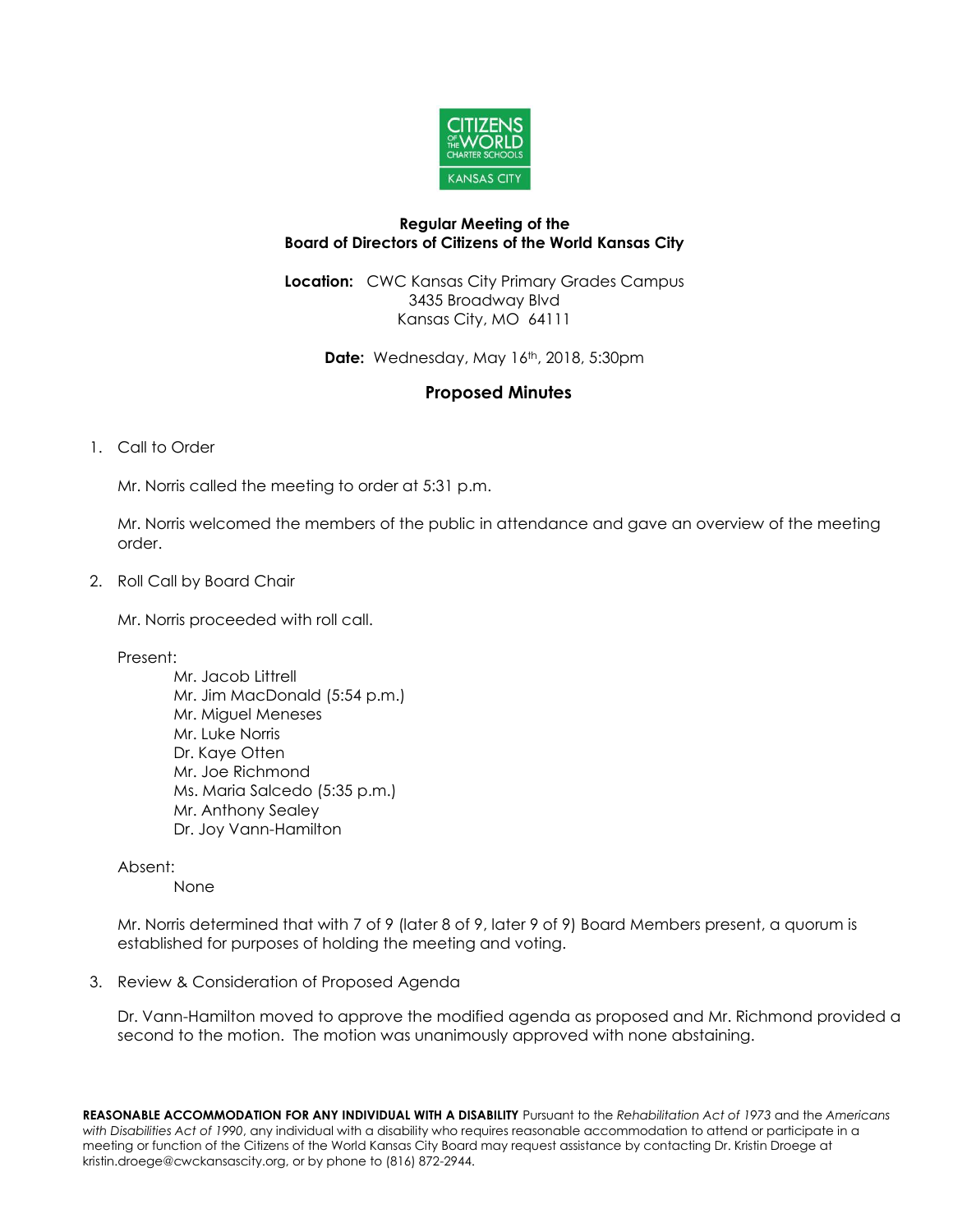#### 4. Public Comments

Mr. Norris invited public comment. No public comment was made.

5. Review & Consideration of minutes from the April 18th, 2018 regular meeting of the Board

The Board did not have any comments regarding the proposed minutes from the regular April  $18<sup>th</sup>$ , 2018 meeting of the Board. Mr. Richmond moved to approve the minutes as proposed and Mr. Meneses provided a second. The motion was unanimously approved with none abstaining.

6. Review & Consideration of minutes from the April 26th, 2018 regular meeting of the Board

The Board did not have any comments regarding the proposed minutes from the special April  $26<sup>th</sup>$ , 2018 meeting of the Board. Mr. Richmond moved to approve the minutes as proposed and Mr. Meneses provided a second. The motion was unanimously approved with none abstaining.

- 7. Finance Committee Report (Mr. Joe Richmond)
	- a. Review & Consideration of Monthly Financials, including Check Register

Mr. Richmond highlighted that we are projecting to be at 3.7% cash reserve balance as of June 30th (which, of course, is greater than the required 3.0%). He assured the Board that the Finance Committee will still consider holding invoices for payment and is continuing to exercise spending restraint for the next 45 days.

Mr. Richmond also shared that from a cash flow perspective, we are projecting to need cash in late July and he is beginning to research options – either a short term loan or a line of credit.

The Board had various questions about specific payments – Dr. Droege & Mr. Brennan answered.

Mr. Richmond moved to approve the register as proposed and Dr. Otten provided a second. The motion was unanimously approved with none abstaining.

- 8. Facilities Committee Report (Mr. Jacob Littrell)
	- a. Update on facilities search process

Mr. Littrell reported that the Facilities Committee continues their search for a viable building, to be open in August 2019.

- 9. Executive Director's Report (Dr. Kristin Droege)
	- a. Diversity

Dr. Droege reported that enrollment continues to remain stable; gender is holding even – and diversity holding steady. ADA continues to creep up, which is encouraging. A few additional students transitioned into receiving SpEd and ELL services during the past month. Exits/entrances continue to trickle, but continues to be balanced across the year.

**REASONABLE ACCOMMODATION FOR ANY INDIVIDUAL WITH A DISABILITY** Pursuant to the *Rehabilitation Act of 1973* and the *Americans with Disabilities Act of 1990*, any individual with a disability who requires reasonable accommodation to attend or participate in a meeting or function of the Citizens of the World Kansas City Board may request assistance by contacting Dr. Kristin Droege at kristin.droege@cwckansascity.org, or by phone to (816) 872-2944.